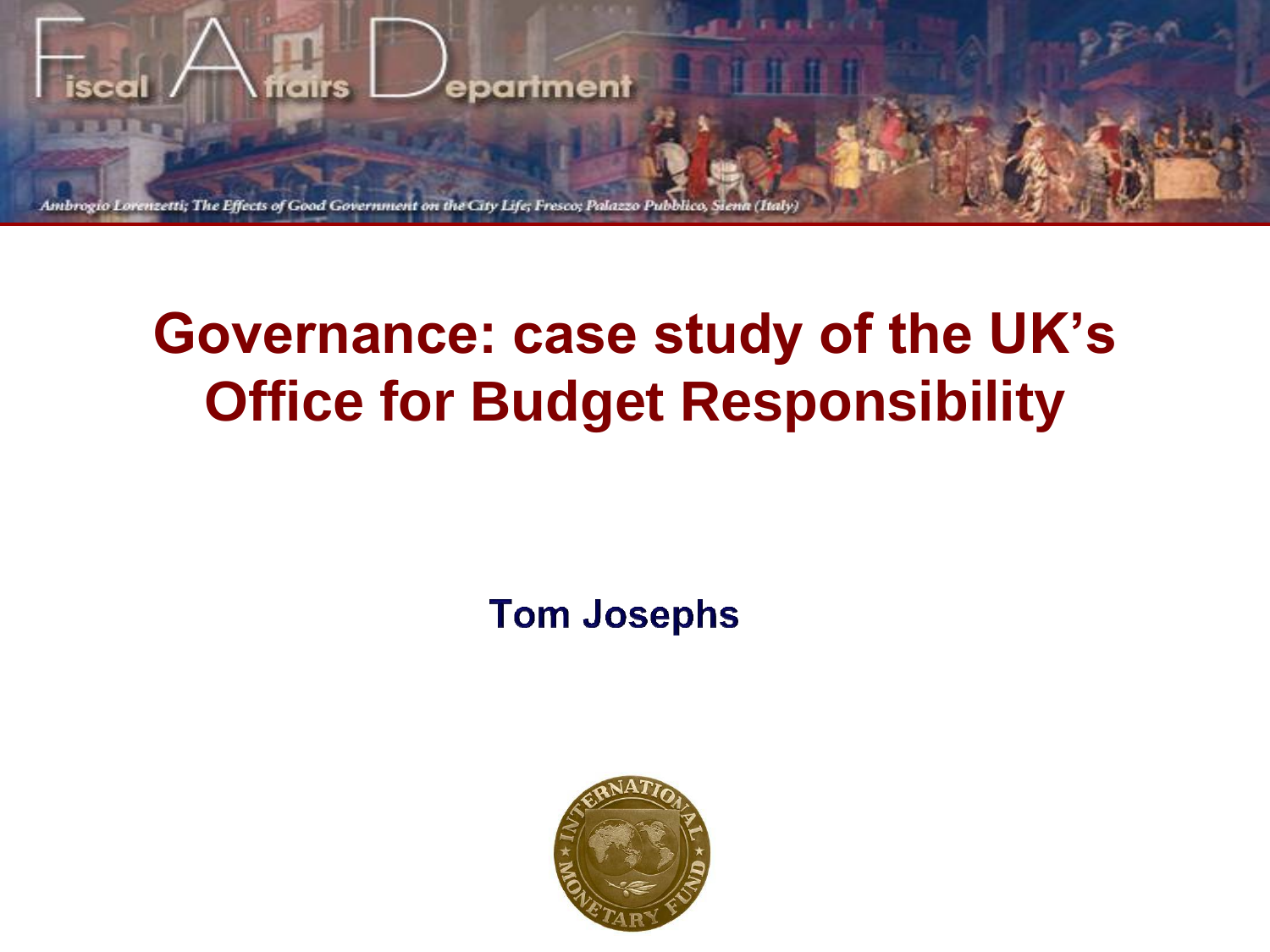

- **1) Background and context**
- **2) Establishing independence and credibility**
- **3) Conclusions: some findings of the 5-year review**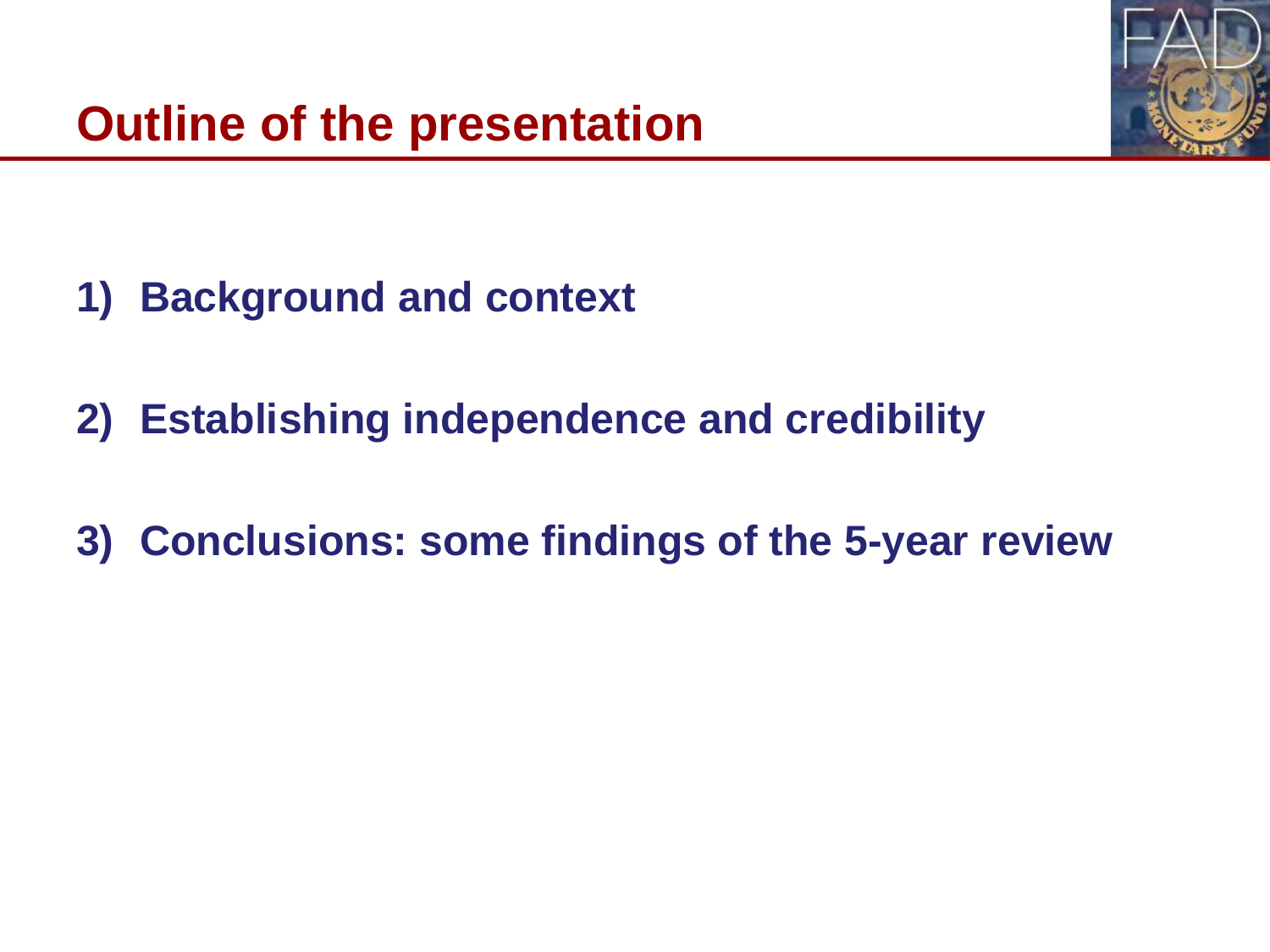# **Background and context Series of optimistic UK deficit forecasts…**



**A. Public sector net borrowing outturn and forecasts (positive = deficit)** 

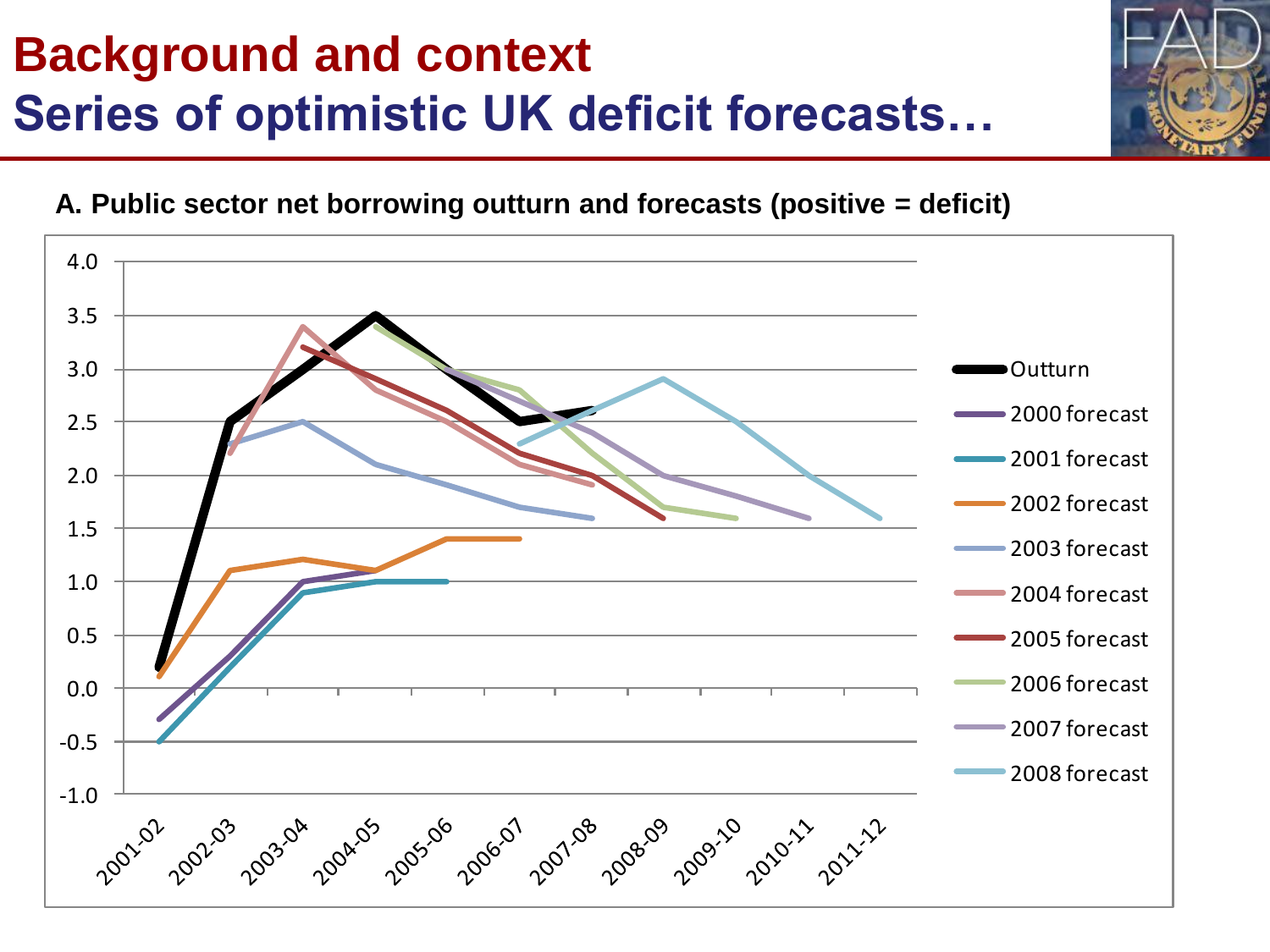#### **Background and context …followed by a fiscal crisis**



#### **A. Public sector net borrowing outturn and forecasts**

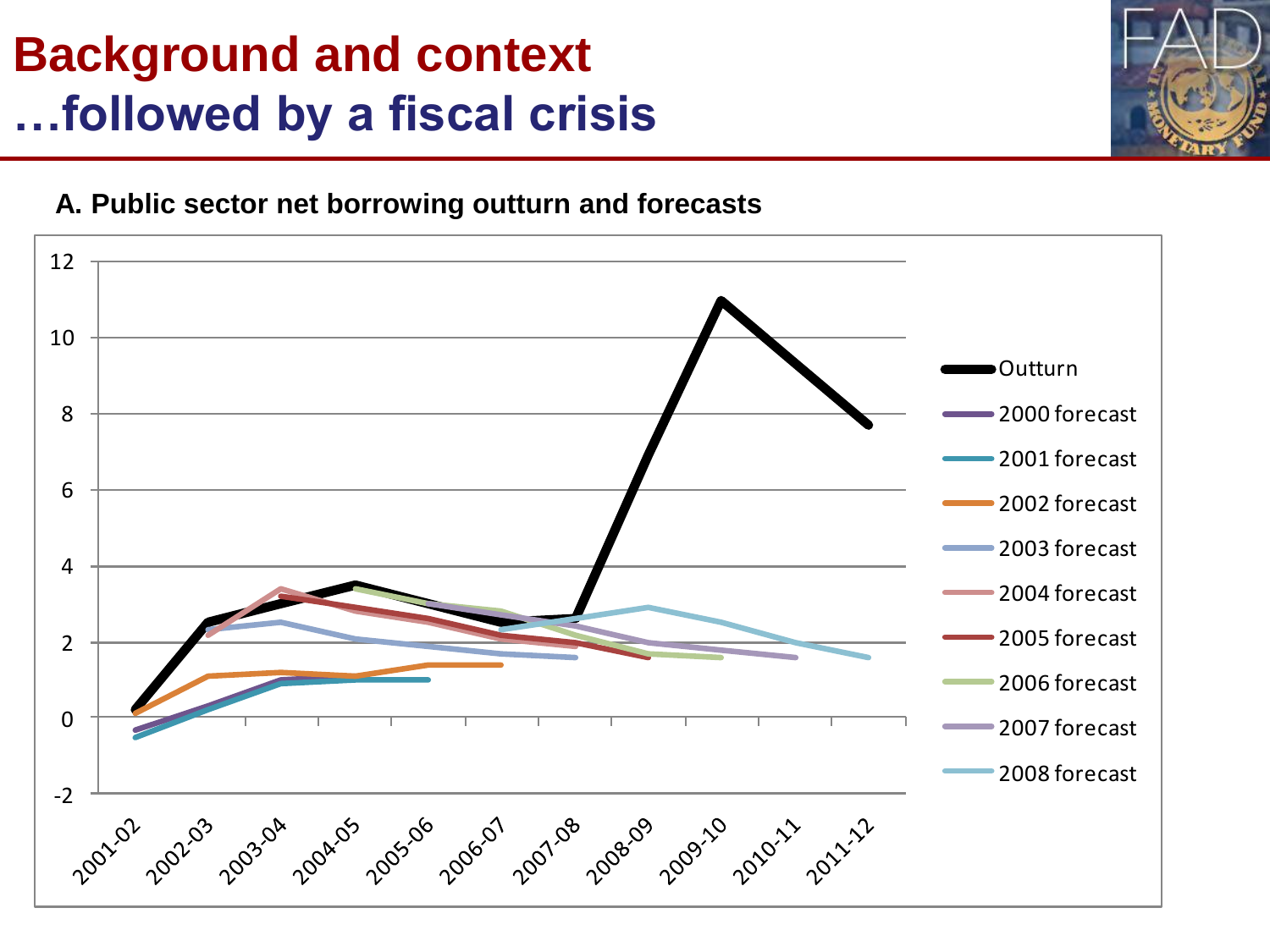#### **Background and context The birth of the OBR**



- **Established on temporary basis by new Government in May 2010**
- **Permanent staff appointed in October 2010**
- **Established in legislation from April 2011**
- **Design reflected UK-specific factors:**
	- serially over-optimistic fiscal forecasts and Government 'marking its own fiscal scorecard'
	- Concentration of fiscal power in the Executive and the Treasury
	- Strong external analysis of the public finances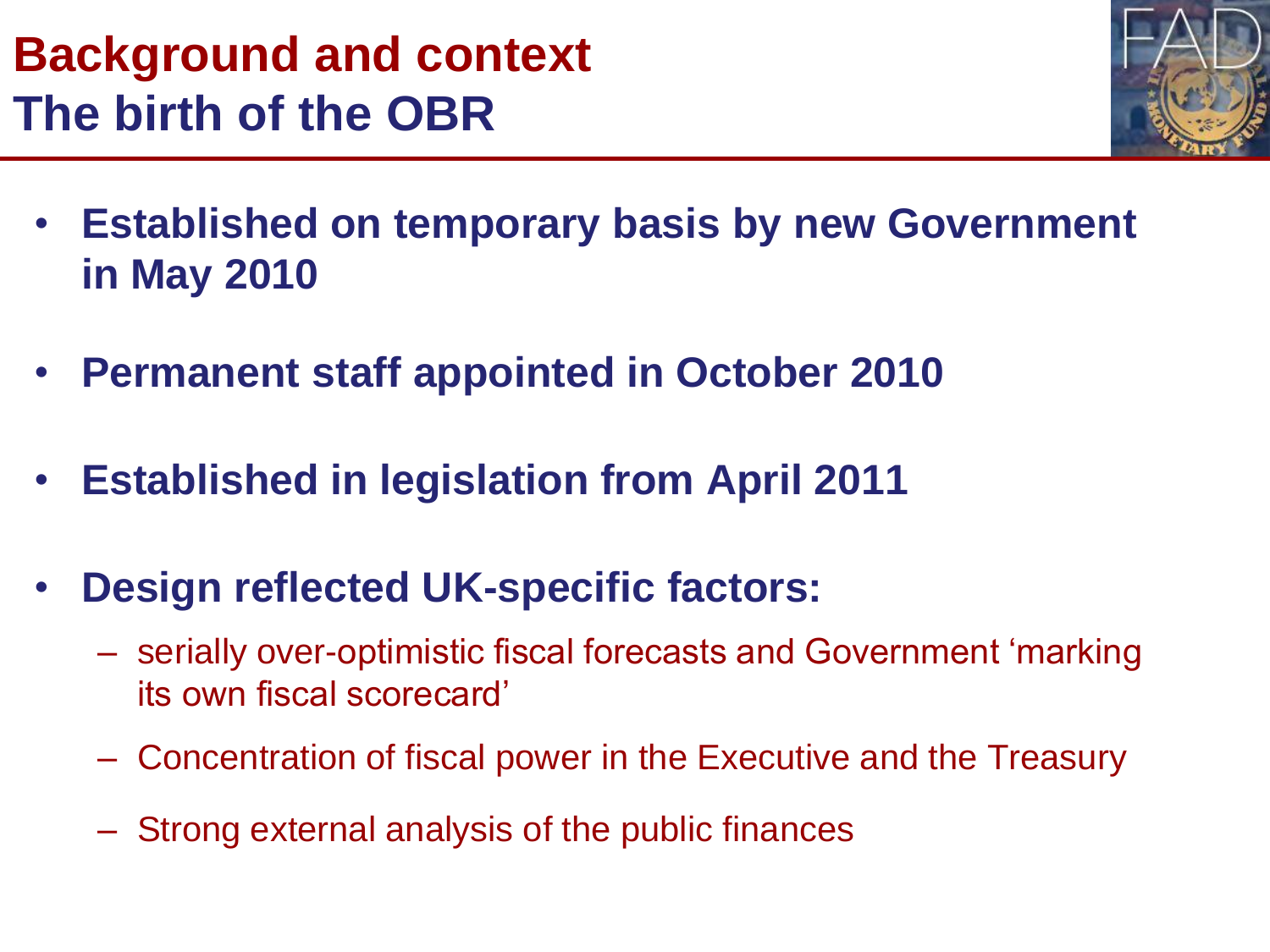

- **Produce the official economic and fiscal forecasts**
- **Assess Government's chances of meeting its fiscal targets**
- **Certify cost of all tax and welfare policies**
- **Analyze long-term fiscal sustainability**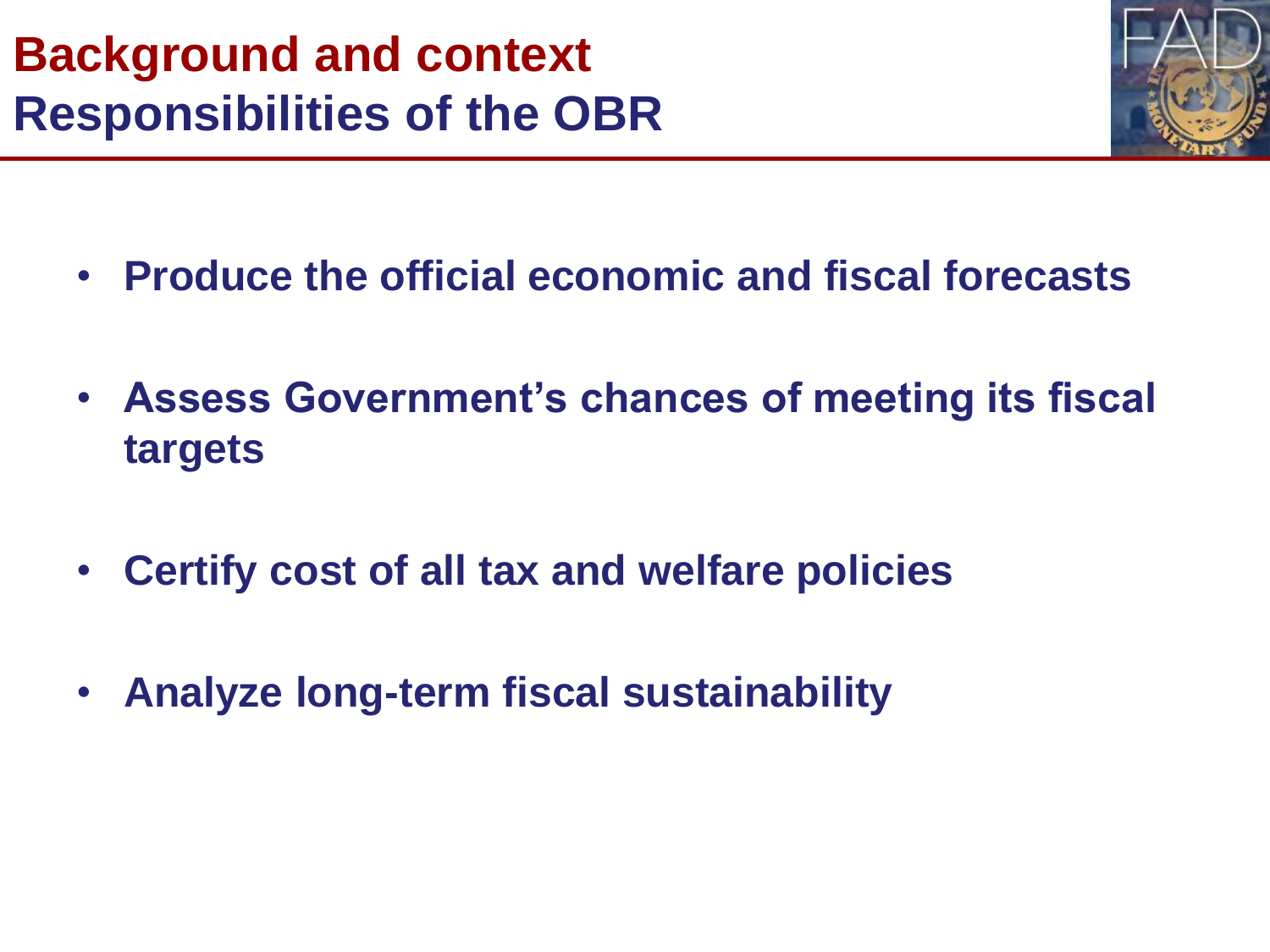

- **Unusual in producing the official forecast for the Government**
- **No normative analysis: cannot comment on merits of Government policy or analyze alternative policies**
- **Independent office of the Executive**
- **Three-person committee and 20 staff**
- **Can direct government officials working on fiscal forecasting**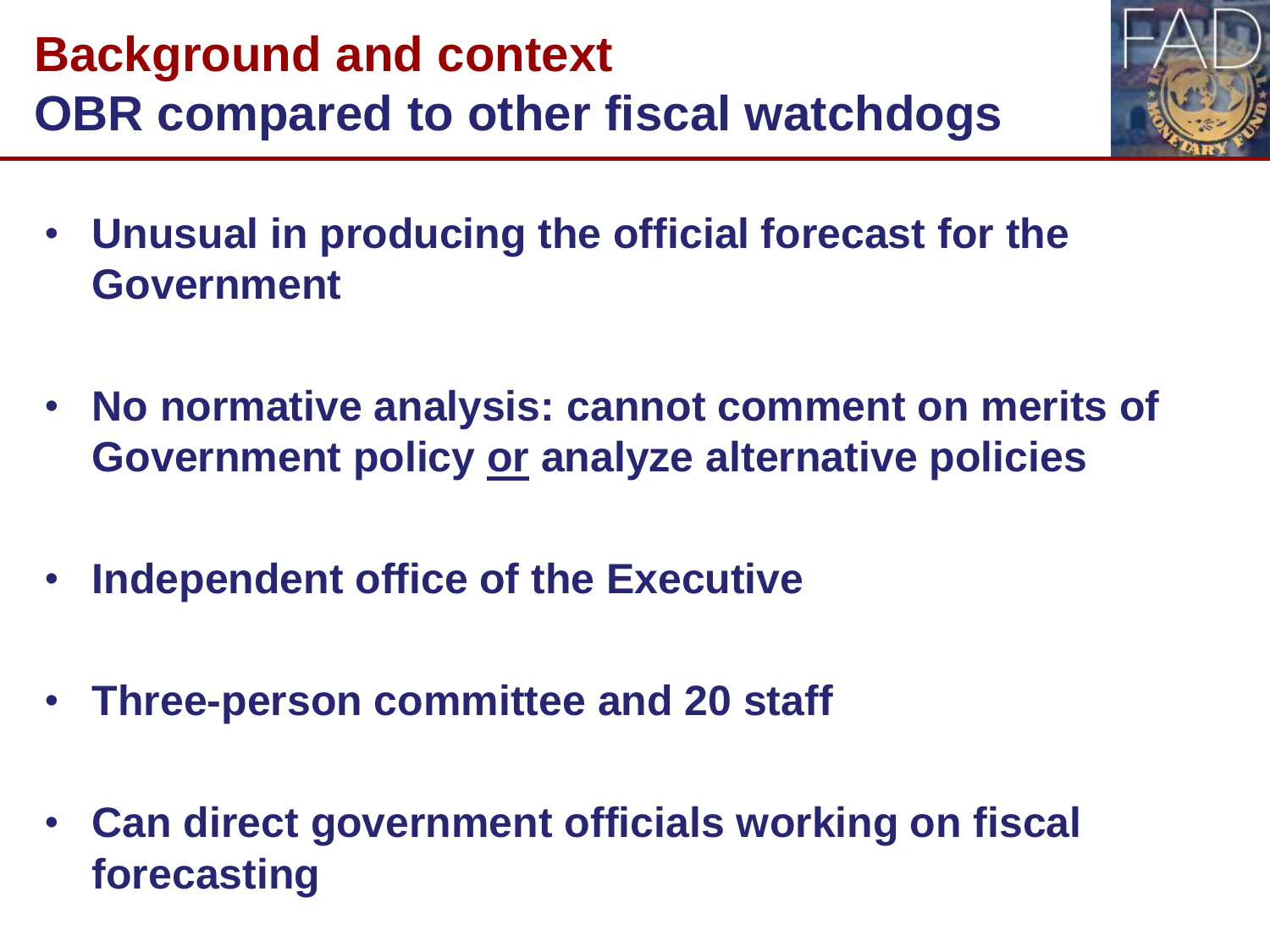# **Establishing independence and credibility Overcoming initial teething problems…..**



*An independent, transparent and credible budget watchdog? On all three counts, the OBR has failed miserably* **The Guardian, July 2010**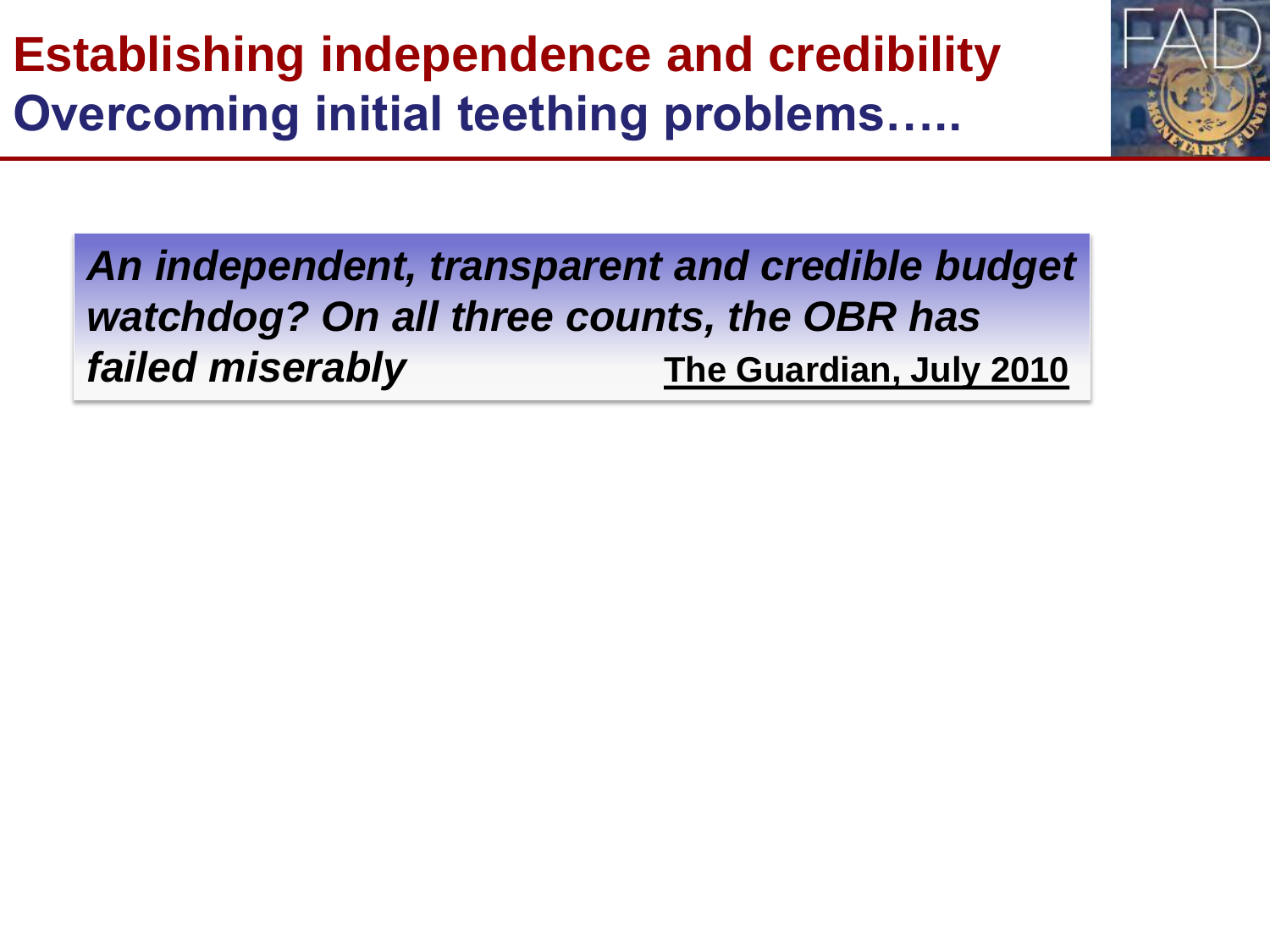

*An independent, transparent and credible budget watchdog? On all three counts, the OBR has failed miserably* **The Guardian, July 2010**

**Located in the Treasury, producing forecasts that fitted the new government's political narrative, staffed by Treasury officials and appearing to allow its publication schedule to be influenced by the prime minister… the OBR has struggled to develop respect and authority.** Financial Times, July 2010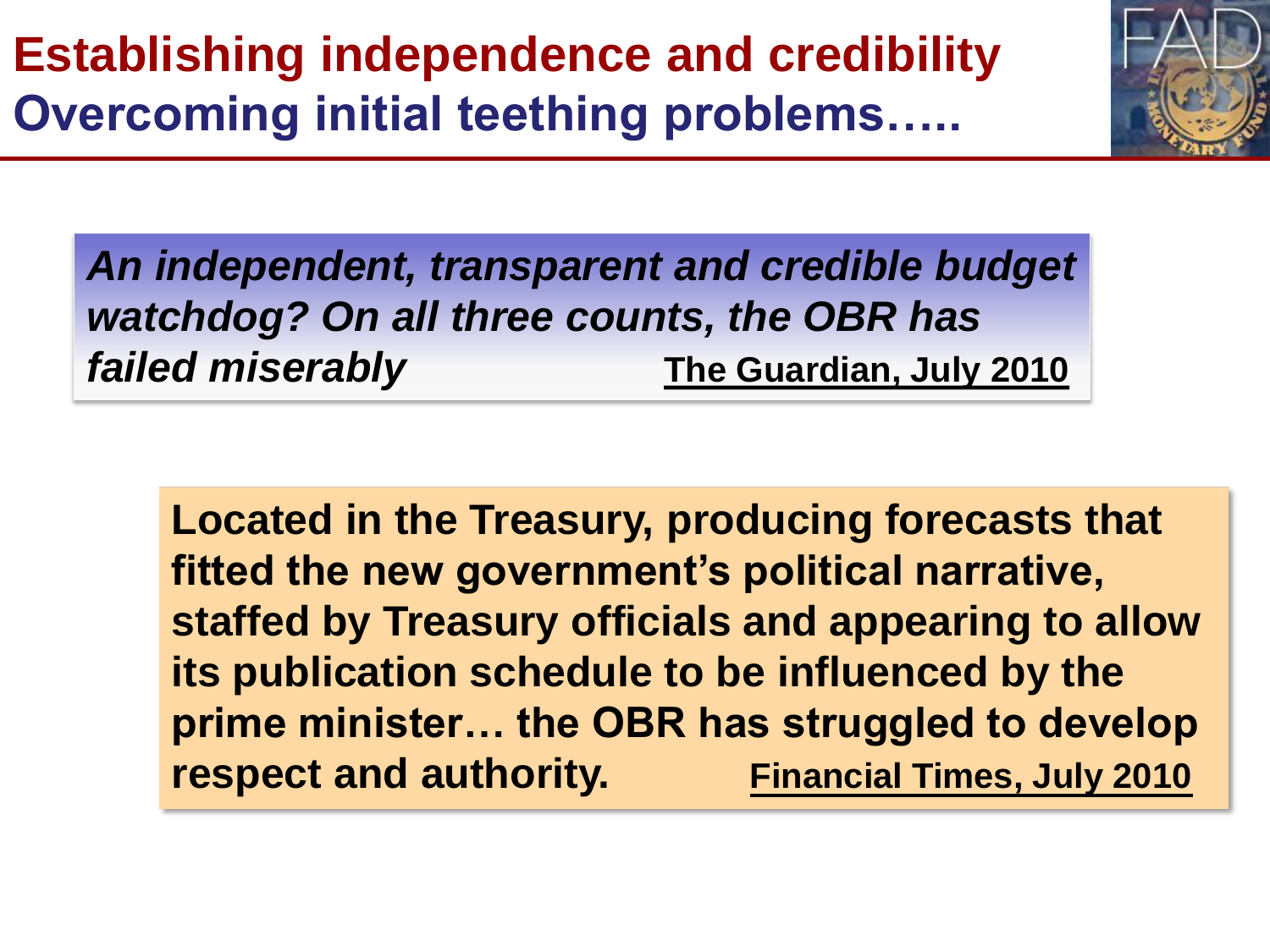**Establishing independence and credibility Formal safeguards: legal and governance**

- **Independence enshrined in legislation**
- **Legislative veto over appointments to the committee**
- **Permanent staff reporting to the committee**
- **Fixed multi-year budget**
- **Statutory right of access to Government information**
- **Independent internal governance structure**
- **External review after five years**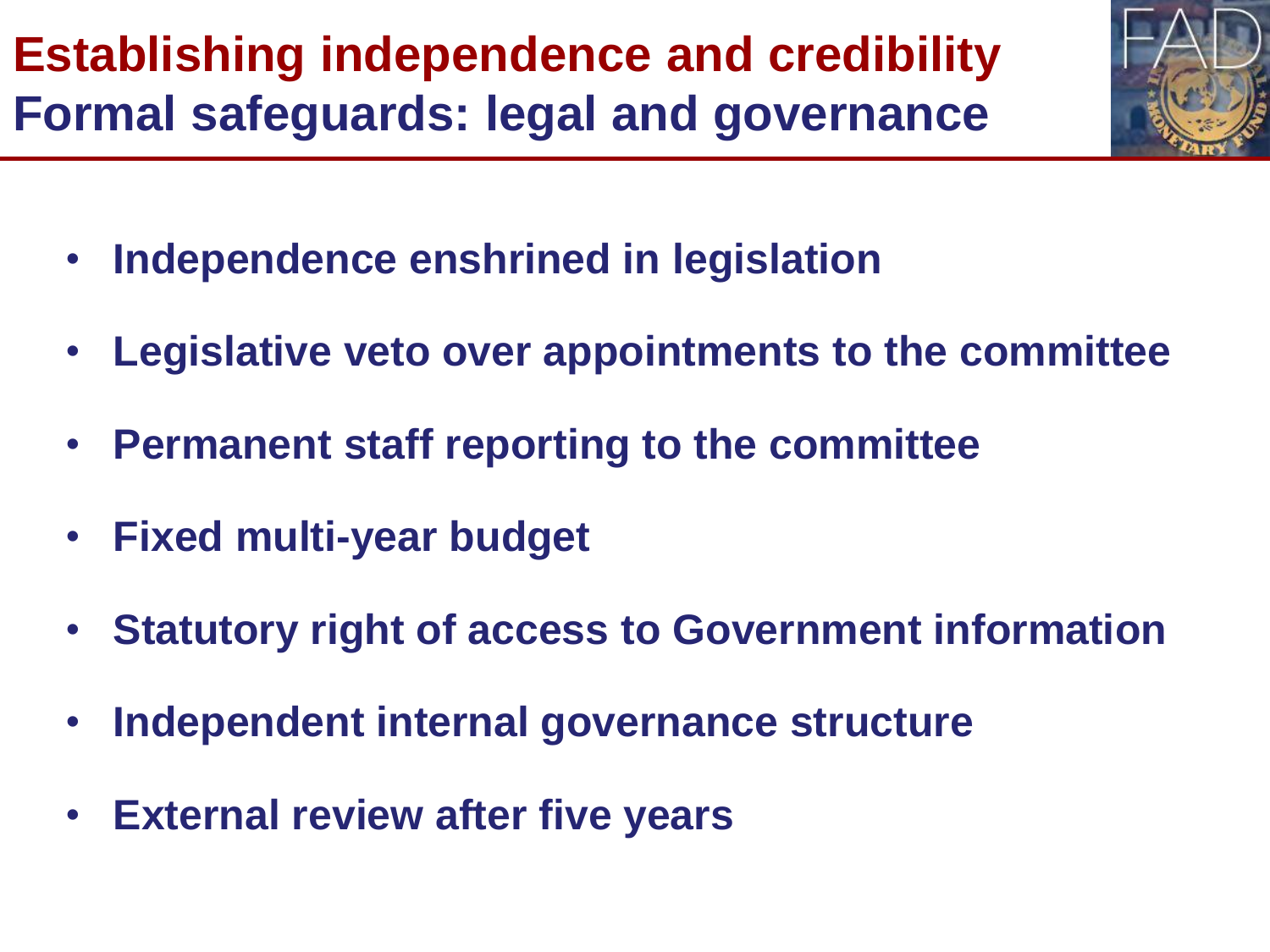### **Establishing independence and credibility Governance and management structure**

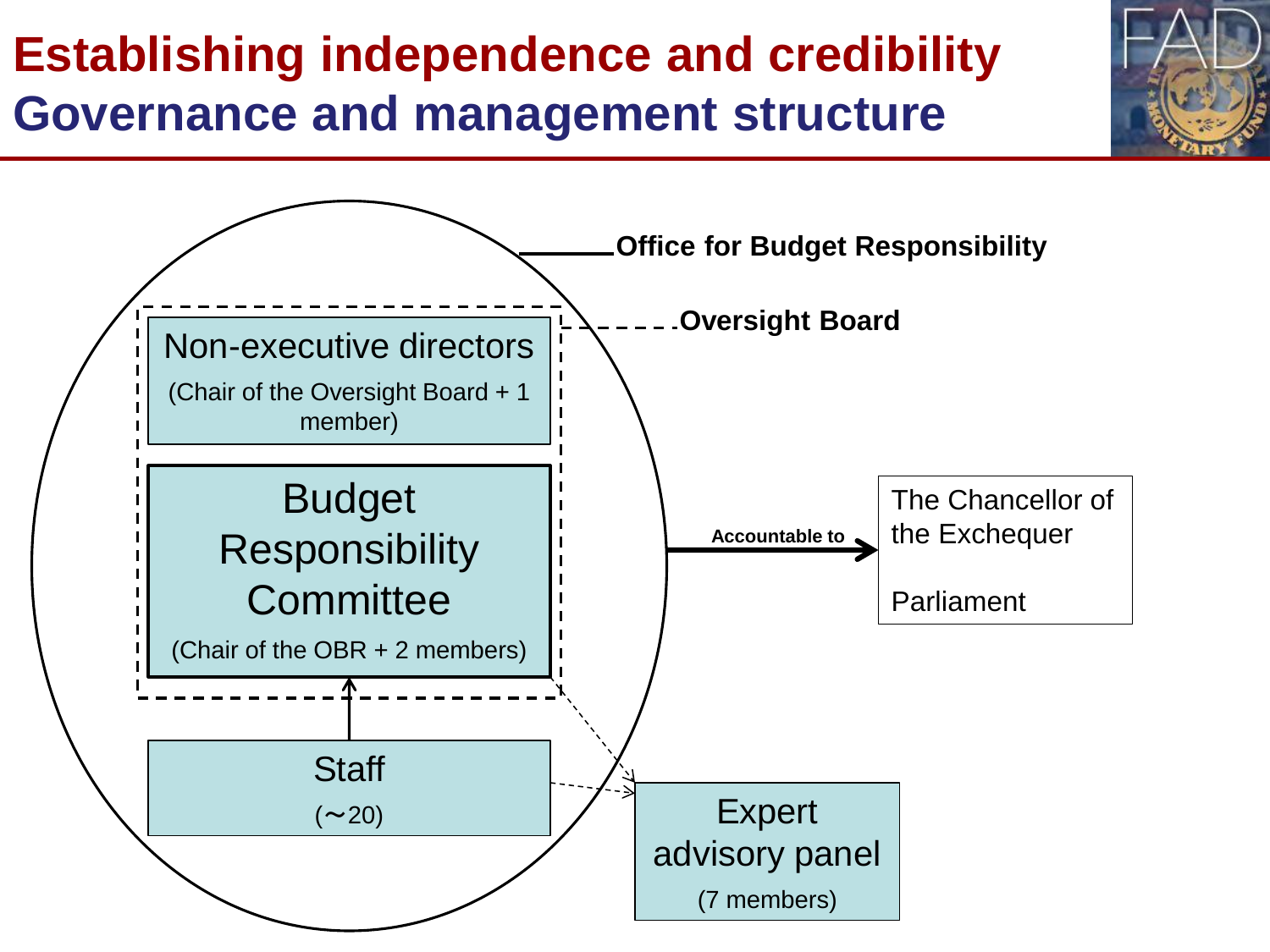# **Establishing independence and credibility Constructing the governance structure**



OBR involvement in producing document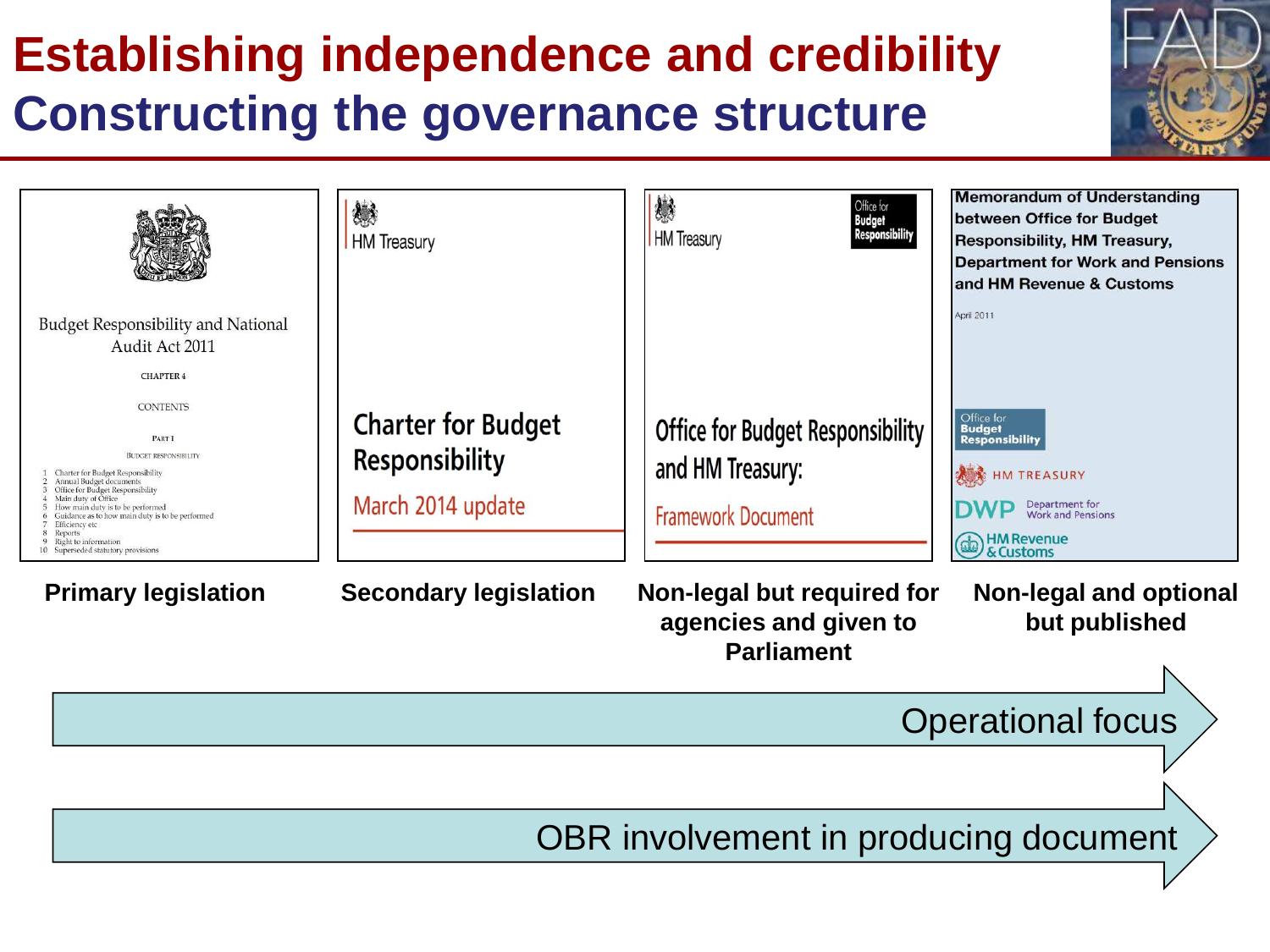# **Establishing independence and credibility Other (more important?) factors**



- **Strong appointments to the Committee, and staff with technical expertise and budget experience**
- **Separate physical location and distinct branding**
- **Transparency around terms of engagement with Government**
- **Relentless focus on analytical transparency (more tomorrow…)**
- **Most importantly: built a track-record of high-quality, non-partisan analysis**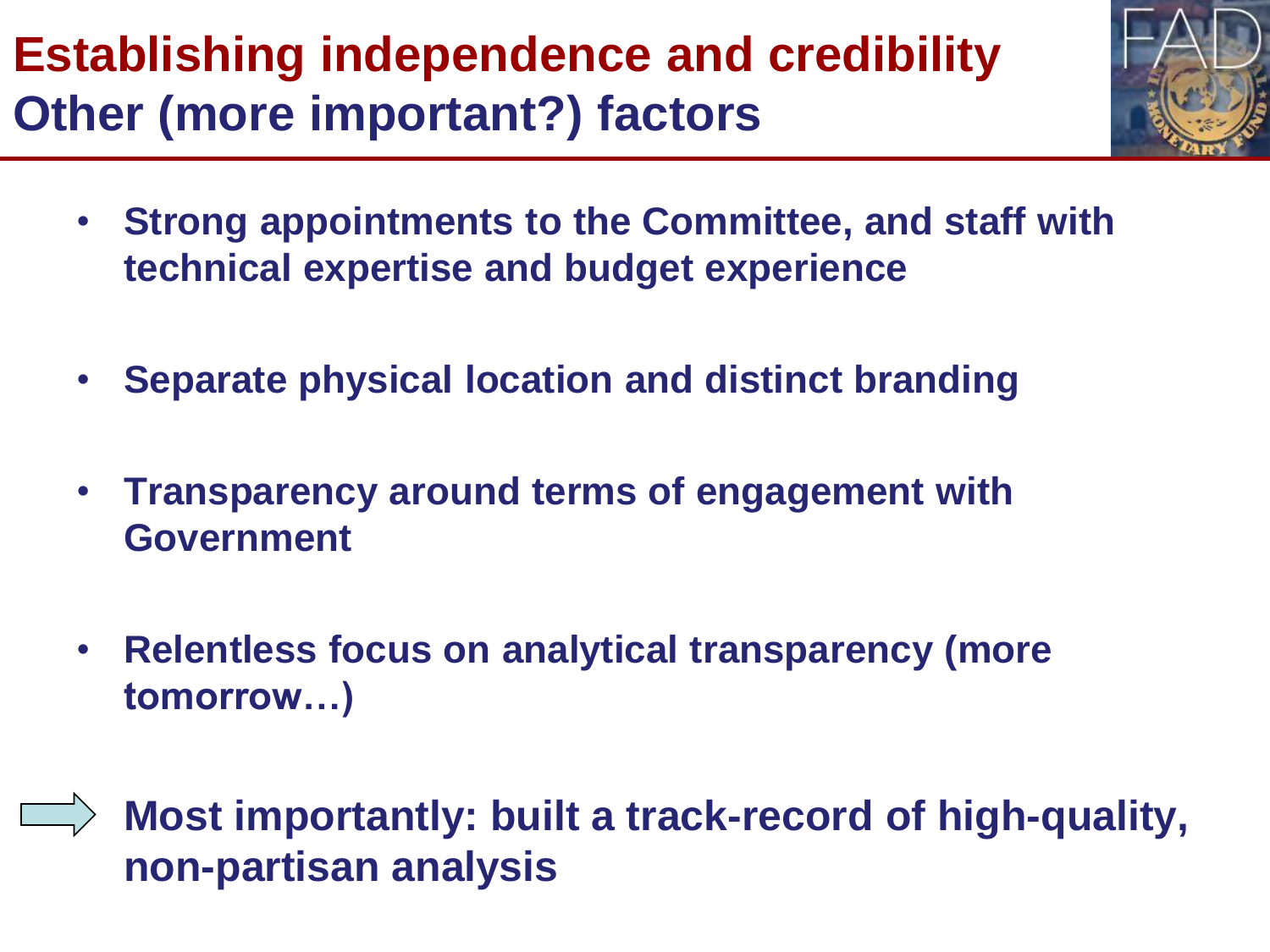# **Conclusions: findings of the 5-year review Stakeholders now see OBR as independent**

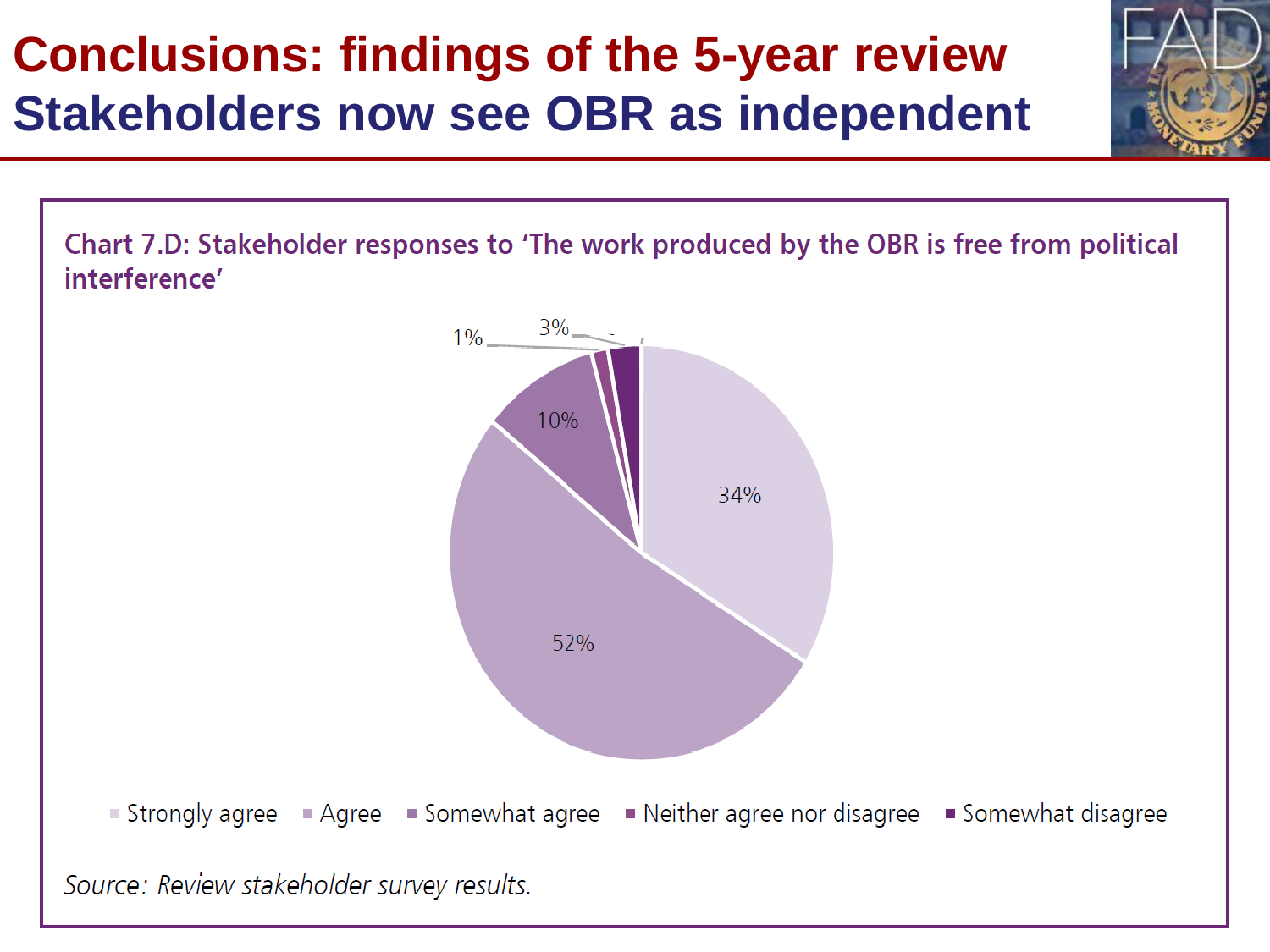#### **Conclusions: findings of the 5-year review Analyst competence is main driver of confidence**



**15**